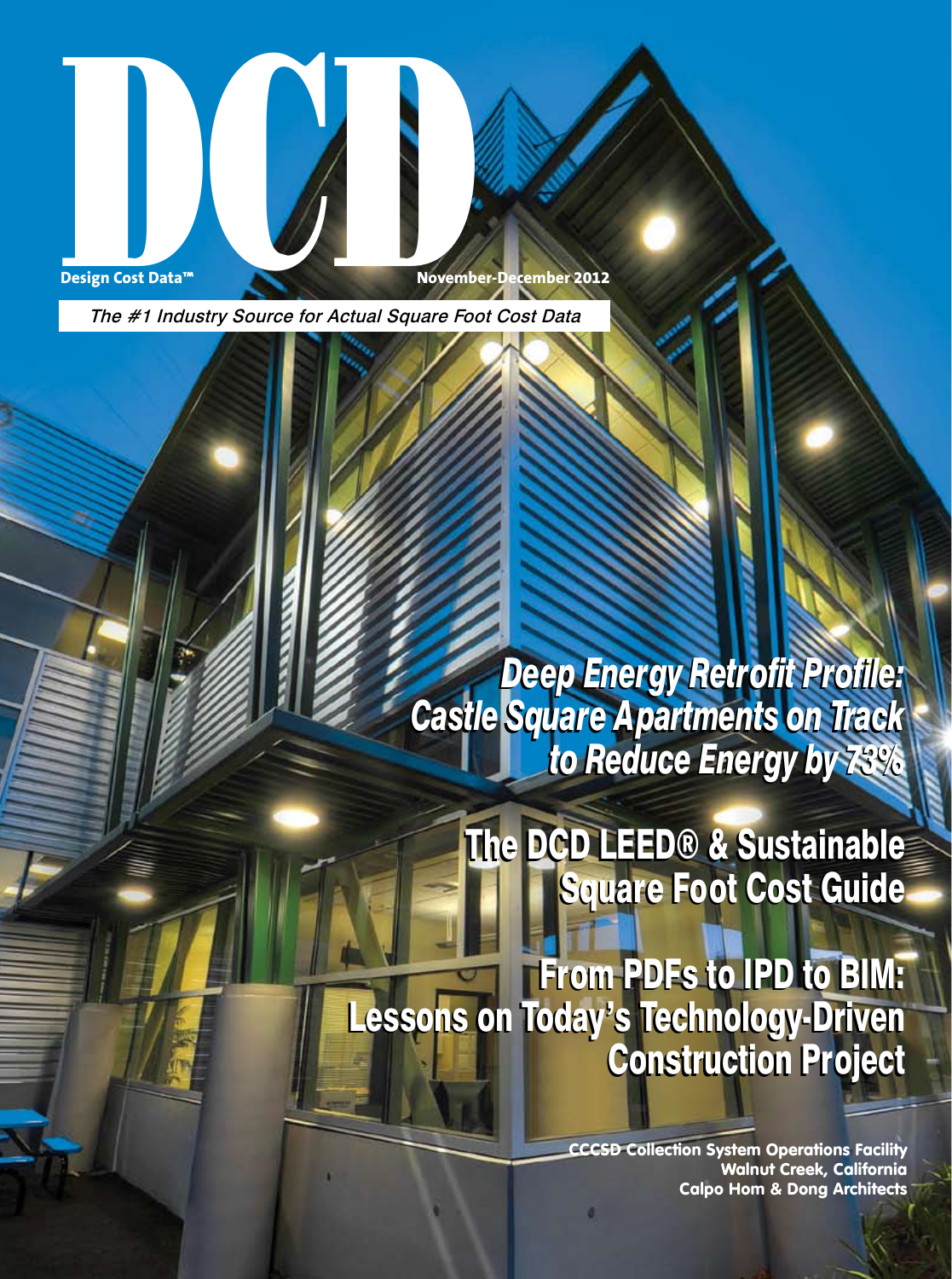# Stones River Manor Apartment Complex

## Murfreesboro, Tennessee

## General Contractor

J&S Construction Company, Inc.

Architect

Randolph Architecture

8.5 Construction recently completed work on<br>the Stones River Manor Independent Living<br>Facility located in Murfreesboro, Tenn. This<br>\$1.2 million addition to the faith-based, not-for-&S Construction recently completed work on the Stones River Manor Independent Living Facility located in Murfreesboro, Tenn. This profit senior living organization was designed and built to be energy efficient and environmentally friendly. The project is the first LEED certified independent care facility in Tennessee.

J&S Construction designed and built the project to meet LEED for Homes requirements and received LEED Gold Certification June 2012. The 7,500 square-foot, nine-unit addition includes energy efficiencies such as spray foam insulation, Energy Star® windows, Energy Star® appliances, compact fluorescent lighting, reduced envelope leakage rates and insulated duct in unconditioned spaces. In addition to being LEED certified, all nine units are Energy Star® Certified.

"Stones River Manor is committed to excellence in the services we provide, a commitment that J&S shares, which is reflected in the quality of their work," said Kirkland Mason, CEO of Stones River Manor.

In addition to the energy savings, the project focused on water efficiency, indoor air quality, types of materials used, as well as thoughtful land use and landscaping. Other environmentally friendly features of the project include:

- 40% of the Construction Waste being diverted from landfill and was recycled;
- The utilization of drought-resistant plants for landscaping;
- The project being designed so that at least 70% of the buildable land, not including area under the roof, is permeable;
- The framing waste factor for this project being limited to less than 10;
- This project being located within 1/2 mile of 14 community resources.

As part of the LEED for Homes program, each unit was inspected and tested by independent third parties to ensure all requirements were met. The building committee for Stones River Manor originally requested LEED Silver Certification, but J&S Construction used its expertise in energy-efficient design and construction to build and certify the project as LEED Gold Certified with no additional costs to the owners.

"Energy savings was important to Stones River Manor," said Brad Leimer, project manager and LEED AP for J&S Construction. "This project was designed to be 29% more efficient than the current code requirements."

The project was also built with durability by focusing on reducing the effects of water and moisture, reducing air infiltration, reducing the





• This project being located within 1/2 mile and installing rafter tie hurricane clips at all wall **LEED<sup>®</sup> Points Achieved 49 Total** risks from pests, reducing heat loss and ultraviolet radiation and reducing the effects of natural disasters. Some of these strategies included vapor retarder under the slab, exhausting fans in all bathrooms and kitchen to the exterior, foam being filled around exterior windows, exterior doors and other exterior building penetrations, separating all wood to concrete connections, to rafter connections.

> J&S Construction has obtained five "firsts" in LEED certifications through the USGBC:

- First LEED Certification for an independent care facility in Tennessee
- First LEED Gold Certification for the U.S. Army Corps of Engineers' Ft. Campbell base
- First LEED Gold Certification for the U.S. Army Corps of Engineers' Louisville **District**
- First LEED Platinum Certification for Tennessee
- First LEED Gold Certified Class "A" Office Space for Tennessee •
- First LEED Silver Certified Retail Center in Tennessee
- First General Contractor in Tennessee to



recieve top three certifications through the USGBC: LEED Silver, LEED Gold and LEED Platinum.

J&S Construction specializes in energy efficient and environmentally friendly design and construction and has designed/constructed over 131,000 square feet of LEED certified facilities.

| <b>LEED<sup>®</sup> Points Achieved</b> | 49 Total |  |  |
|-----------------------------------------|----------|--|--|
| Sustainable Sites                       | 12       |  |  |
| <b>Water Efficiency</b>                 | 7        |  |  |
| Energy & Atmosphere                     | 4        |  |  |
| <b>Material &amp; Resources</b>         | 6        |  |  |
| <b>Indoor Environmental Quality</b>     | 10       |  |  |
| <b>Innovative Design</b>                | 6        |  |  |
| <b>Regional Priority</b>                |          |  |  |

## Product Information

Roofing: GAF Window, Entrances & Storefronts: YKK Flooring: Crossville, Armstrong, Mohawk Lighting: Lithonia

LEED® GOLD